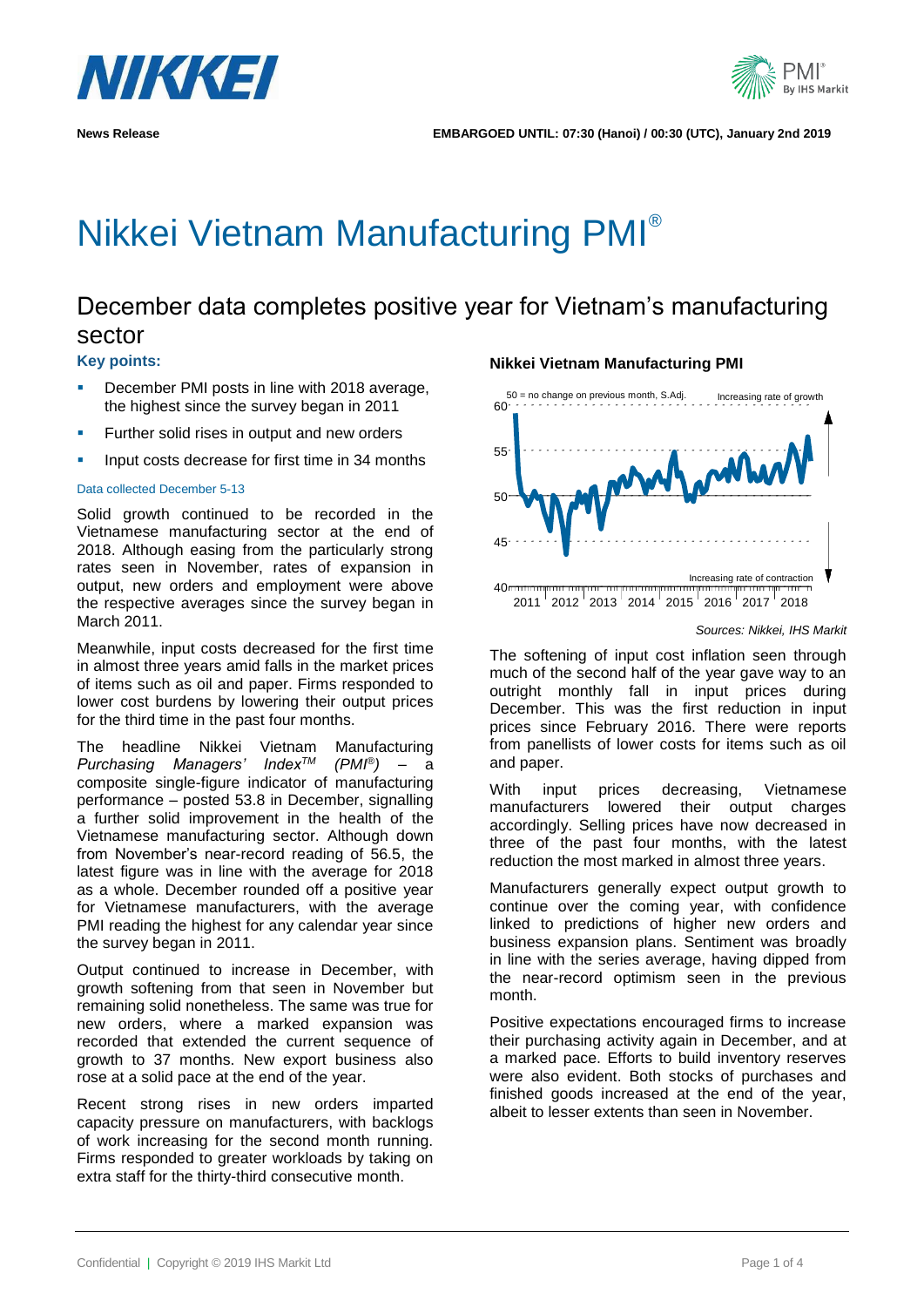



## **Comment:**

Commenting on the Vietnamese Manufacturing PMI survey data, **Andrew Harker,** Associate Director at IHS Markit, which compiles the survey, said**:**

*"The recent success of Vietnamese manufacturing firms in being able to generate strong new order growth continued in December. This meant that 2018 as a whole was the best calendar year for the sector since the PMI survey began in 2011 and leaves the industry well placed to have a positive 2019 despite headwinds elsewhere in the global economy."*

-Ends-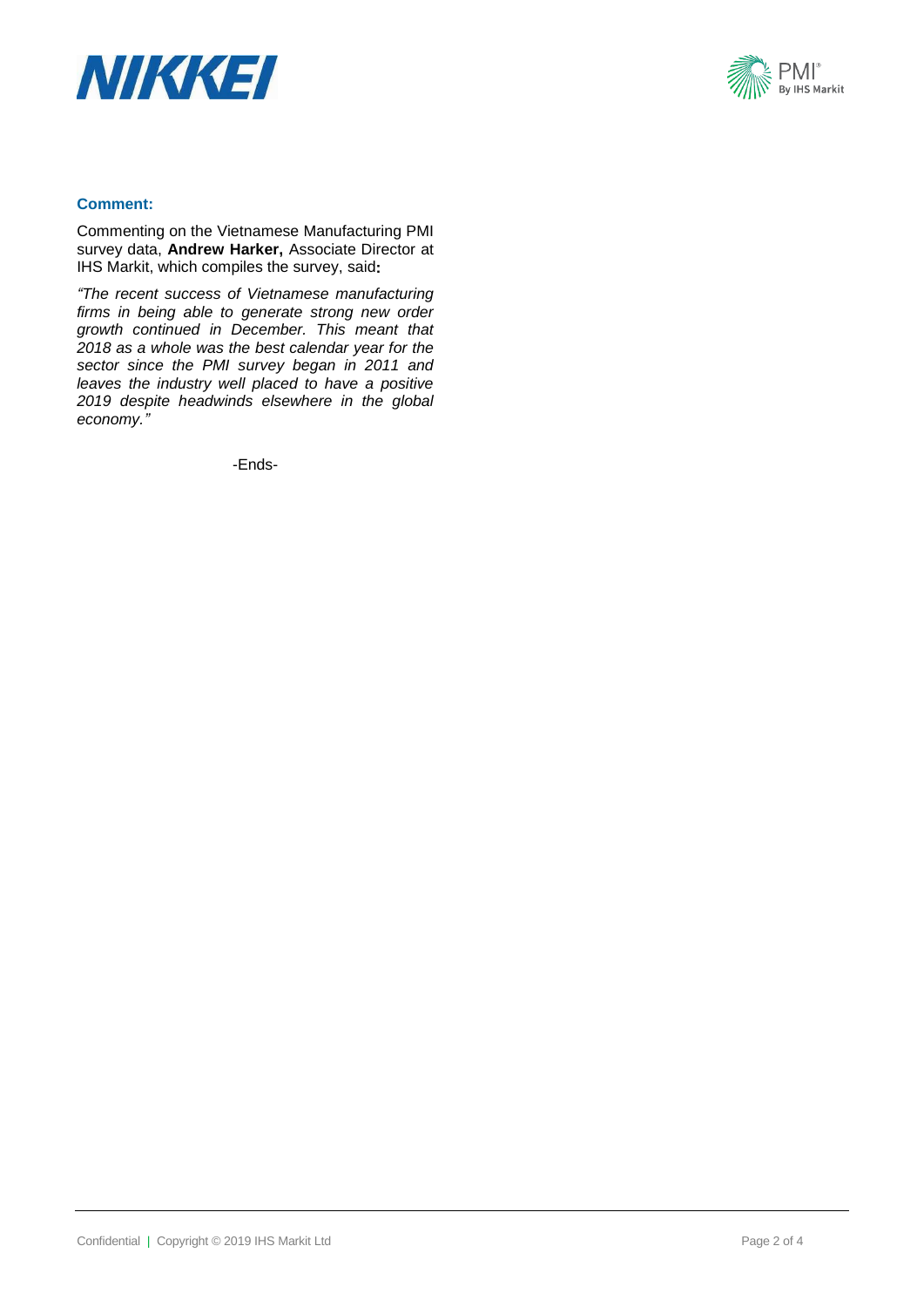



## Nikkei Vietnam Manufacturing PMI® is sponsored by

Nikkei is a media organization with newspaper publishing at its core. Our flagship daily newspaper, The Nikkei, has approximately two and a half million subscribers. Nikkei's multi-platform media distribution also includes online, broadcast and magazines.

Since our founding in 1876 as the Chugai Bukka Shimpo (Domestic and Foreign Prices News), we have consistently provided high-quality reporting while maintaining fairness and impartiality. The Nikkei brand has become synonymous with trustworthiness at home and abroad.

Nikkei Inc. offers a range of media platforms to satisfy the diverse needs of our readers. At the core of these services is The Nikkei which has a circulation of approximately two and a half million. Adding further depth to our offerings are our premium content and strong digital technology. The number of paying subscribers to the Nikkei Online Edition, which was launched in 2010, has surpassed 500,000. Our fee-based online services have one of the largest readerships in the world among newspaper publishers. Eight years after its creation, the online edition has evolved from a medium for providing news to readers into a tool that helps people advance their careers.

In 2013, we kicked off the Nikkei Asian Review, an English-language news service provided both online and as a weekly print magazine. The following year, we established an Editorial Headquarters for Asia in Bangkok to deepen our coverage of Asian economic news. In addition, we doubled the number of reporters stationed in Asia outside Japan. 2014 also saw the launch of Nikkei Group Asia Pte., a new company in Singapore tasked with spreading the Nikkei brand in the region. Our goal is to make Nikkei the leading media voice in Asia.

<http://www.nikkei.co.jp/nikkeiinfo/en/>



## **INTRODUCING THE ONLY BUSINESS PUBLICATION THAT BRINGS YOU INSIGHTS ABOUT ASIA, FROM THE INSIDE OUT**

With more reporters and contributors across the region than any other business publication, only Nikkei Asian Review can give you a view of business in Asia from the inside.

Stay abreast of the latest news, analysis and insights with a subscription to Nikkei Asian Review – available in print, online, and on your mobile and tablet device.

## **Asia300:**



Providing extensive coverage of over 300 leading companies in 11 countries and

regions in Asia. Nikkei Asian Review aims to build the largest hub for Asian corporate news through enhanced reporting backed by large database of business and financial information on companies in the region.



## **JAPAN UPDATE:**

Keeping you up-to-date with business and news from Japan.



## **VIEWPOINTS:**

Bringing views of leading minds on Asia from around the world, including our column "Tea Leaves" written by some of our best writers.



## **POLITICS & ECONOMY:**

Looking at fiscal and monetary policy, international affairs and more



### **MARKETS:**

Deep analysis if the markets, with detailed industry news to keep you abreast of some of the fastest growing sectors in the region.



NIKKI SI



Watch analysts explain our articles, catch interviews with top executives.



## **Print Edition:**

Weekly delivery of the best content from Nikkei Asian Review to your home or office